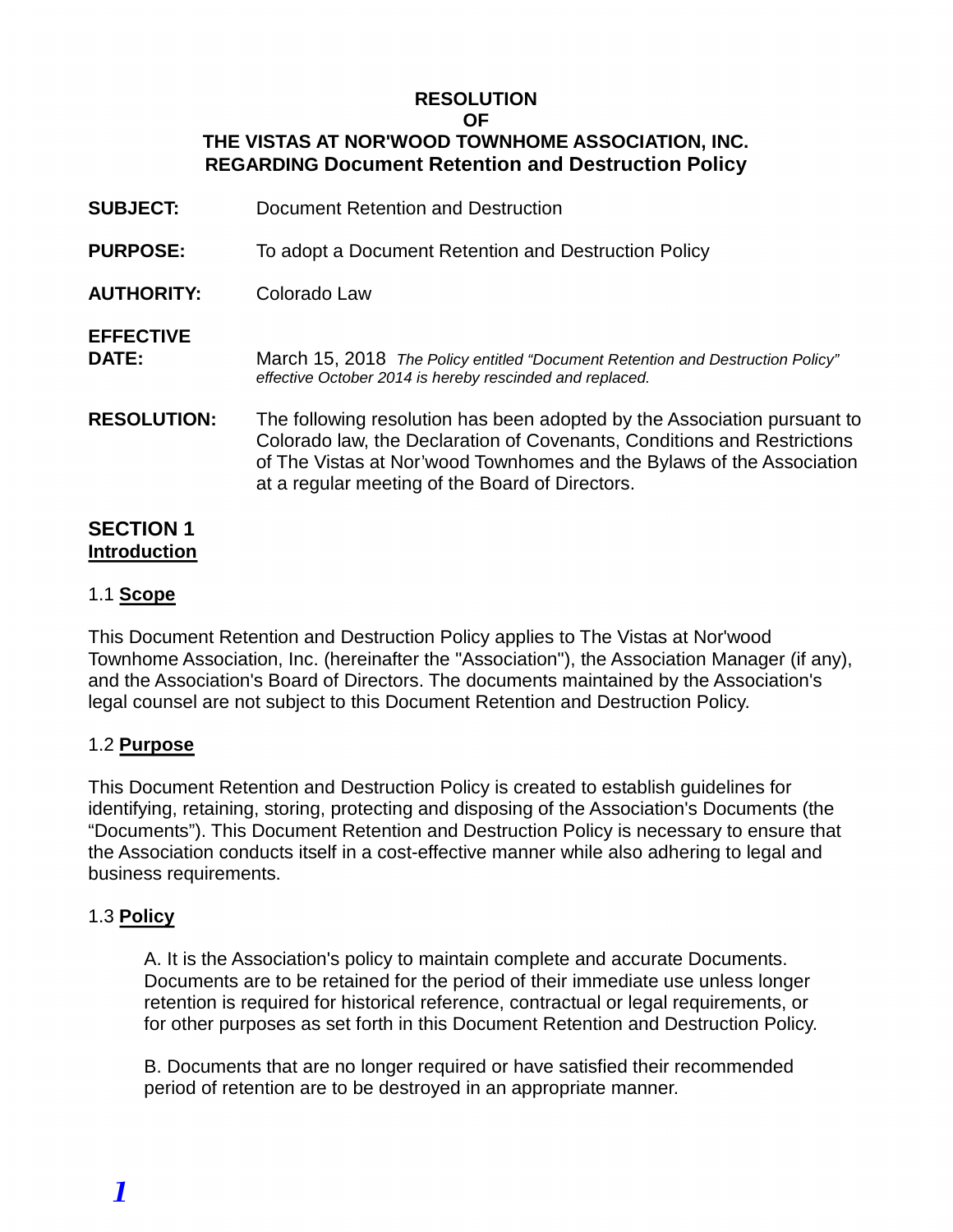C. The Association Manager (if any) is responsible for ensuring that Documents within his or her area of assigned responsibility are identified, retained, stored, protected and subsequently disposed of, in accordance with the guidelines set forth in this Document Retention and Destruction Policy.

### 1.4 **Compliance**

This Document Retention and Destruction Policy is not intended to be all inclusive, and accordingly must be tailored to meet the specific needs of the Association. The retention periods set forth herein are guidelines based on the current retention periods set forth in federal, state, and local statutes and regulations (none of which explicitly address the Association), and industry custom and practice.

## 1.5 **Board Members**

If the Board has delegated record-keeping to a managing agent, the Association does not require Board Members to maintain any Documents. Board Members in their discretion may dispose of Documents generated by the Association only if the Association has maintained such Documents in the Official Files. However, if Board Members receive Documents relating to the Association, which were not generated by the Association, or not received through the Association, Board Members shall send the originals of such Documents to the designated record-keeper or Association Manager (if any) to be maintained in the Official Files. Documents created by Board members for their own use as a member of the Board of Directors, including but not limited to notes, drafts, emails, summaries, etc. may be Documents of the Association and should not be destroyed by the Board Member until an Association Document is produced and retained by the Association's record-keeper or the Board Member has verified the material is not a Document listed herein unless otherwise provided herein. If there is a managing agent, E-mail discussions among Board members shall be copied to and saved by the Association's manager pursuant to this policy. Except as provided in the Inspection & Copying of Records Policy, No Board Member shall disclose or provide any Document to any Owner outside of the Board of Directors. Directors shall direct Owners to make a formal request to the Association pursuant to its inspection of records policy.

### 1.6 **Annual Purge of Files**

The Association including its Manager (if any) shall conduct an annual purge of files. The annual purge of files shall be completed within the first quarter of each calendar year.

### 1.7 **Destruction Procedure**

All Documents to be purged or destroyed pursuant to this Document Retention and Destruction Policy shall be shredded, or permanently deleted electronically, if stored in an electronic format.

# 1.8 **Reserved**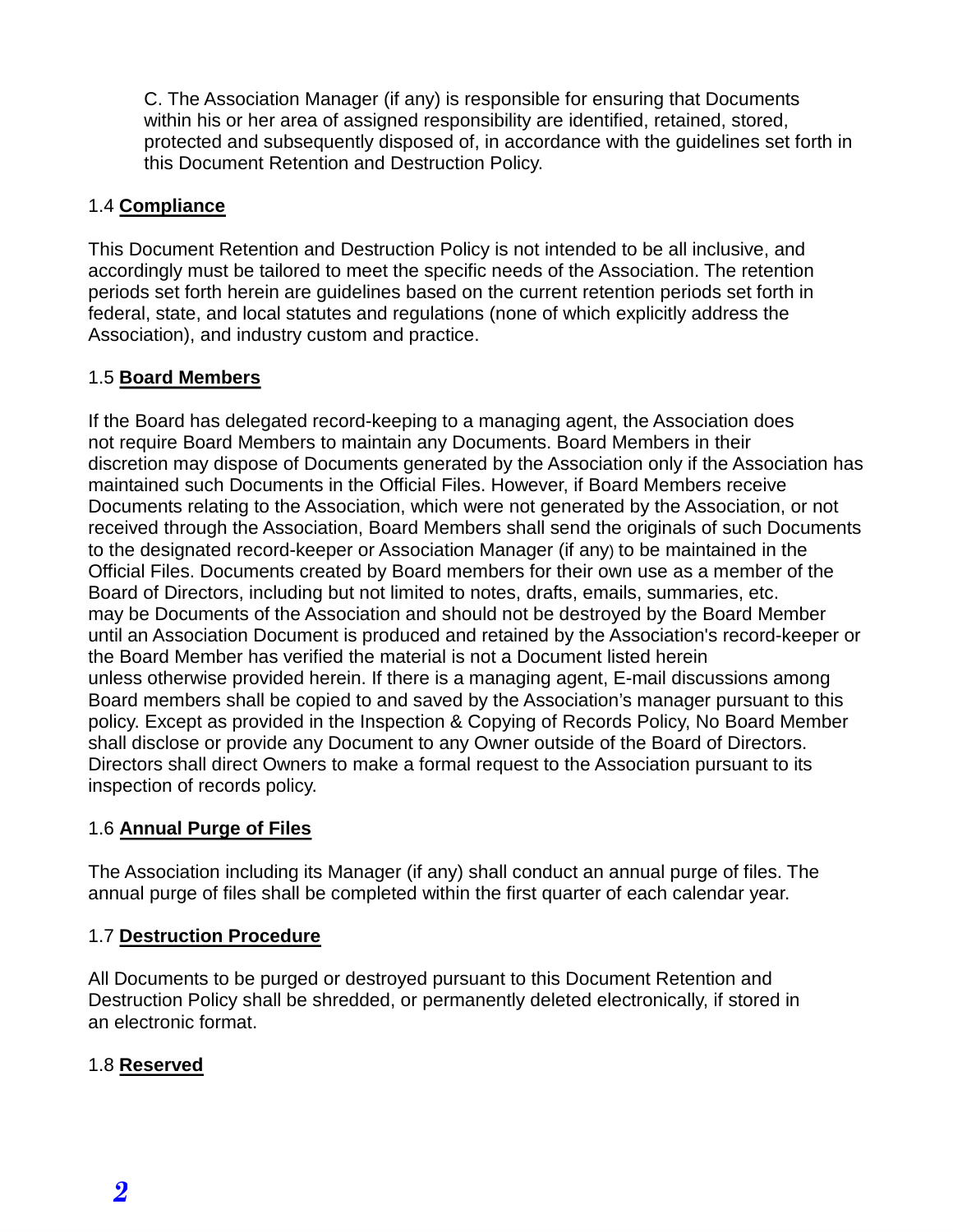#### 1.9 **Miscellaneous**

There may be an immediate destruction of copies of any Document, regardless of age, provided that an original is maintained in the Official Files of the Association.

#### 1.10 **Onset of Litigation**

At such time as the Board or the Association has been served with a lawsuit, or if it is reasonably foreseeable that litigation may be imminent, all Documents potentially relevant to the dispute must be preserved notwithstanding anything in this policy to the contrary.

After the Association is advised of the facts of the litigation by legal counsel, all Documents potentially relevant to the dispute shall be deemed "held" until such litigation is concluded and all appeal periods have expired. At the conclusion of the litigation the "hold" period will cease and the time periods provided in the Document Retention and Destruction Guidelines will recommence.

#### **SECTION 2 Definitions**

#### 2.1 **Current**

Current means the calendar year in which the Document was created, obtained or received.

### 2.2 **Document**

Document means any documentary material that is generated or received by the Association in connection with transacting its business, is related to the Association's legal obligations, and is retained for any period of time. The term "Document" includes, among others, writings, drawings, graphs, charts, photographs, tape, disc, audio recordings, microforms, and other electronic documents from which information can be obtained or translated such as electronic mail, voice mail, floppy disks, hard discs and CD ROM. The Documents, as defined in this policy, may encompass more records than those which are available for inspection by Owners pursuant to the Association's Inspection of Records Policy. Not all Documents may be records of the Association as that term is defined in the Inspection of Records Policy and Colorado law, and therefore may not be subject to inspection by Owners.

### 2.3 **Association Manager**

Association Manager means the Manager of the Association, if any.

### 2.4 **Official Files**

"Official Files" means the files maintained by the Association.

Legal documents and documents subject to the attorney-client privilege and the work product privilege maintained by the Association's legal counsel are not part of the "Official Files" of the Association.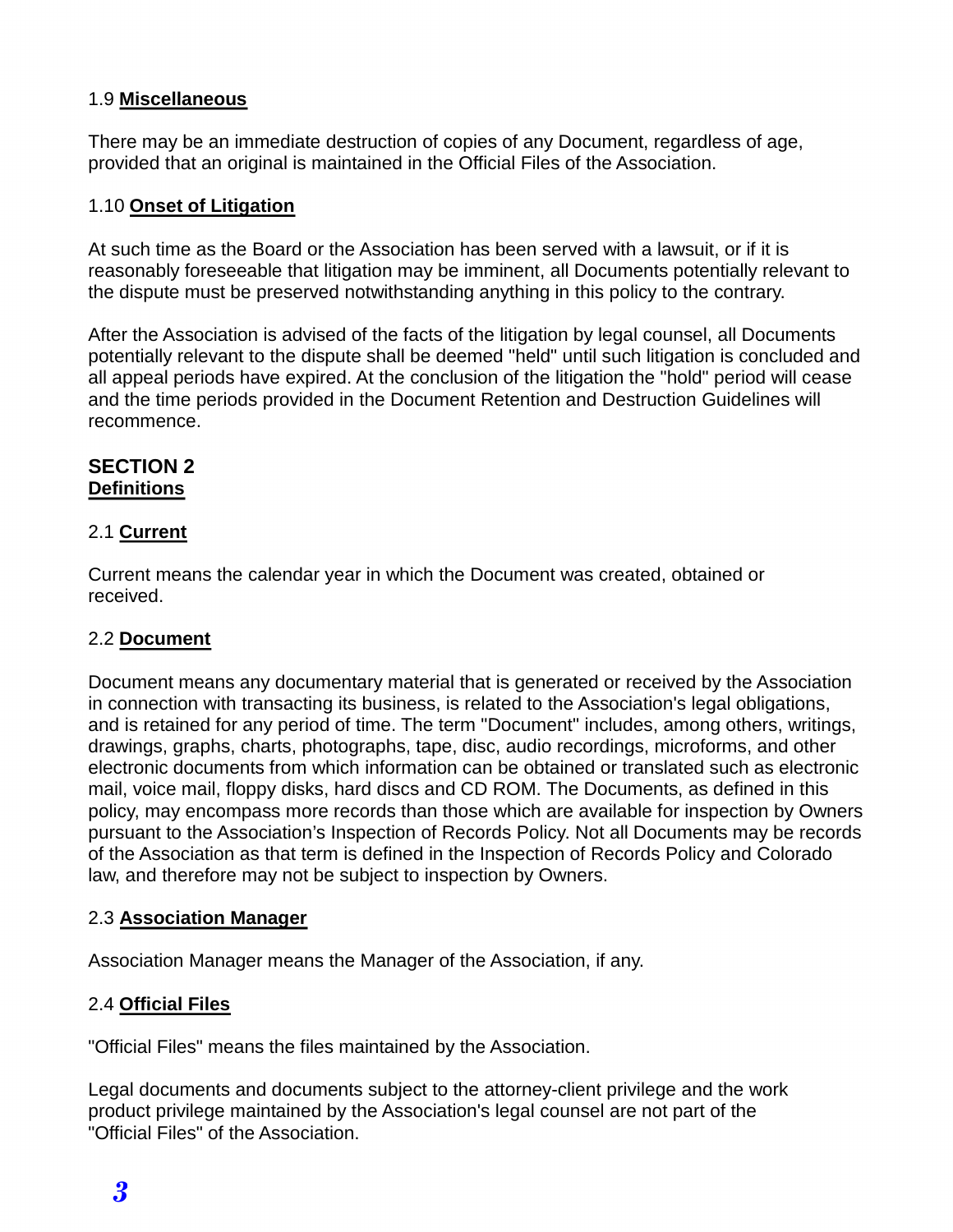#### 2.5 **Permanent**

Permanent means that the retention period for that Document is permanent.

### 2.6 **Termination**

"Term + 4 years" means four years beyond the termination of the relationship, contract or coverage.

#### **SECTION 3 Document Retention and Destruction Guidelines**

The Association's Documents are grouped into eight functional categories as set forth below. Although every conceivable Document is not listed, the following list should indicate to which subcategory a particular Document relates.

| 1. | <b>Accounting Records</b>                      | <b>Retention Period</b> |
|----|------------------------------------------------|-------------------------|
|    | <b>Accounts Payable</b>                        | 7 years                 |
|    | <b>Account Receivable</b>                      | 7 years                 |
|    | <b>Audit Reports</b>                           | Permanent               |
|    | <b>Chart of Accounts</b>                       | Permanent               |
|    | <b>Depreciation Schedules</b>                  | Permanent               |
|    | <b>Expense Records</b>                         | 7 years                 |
|    | <b>Financial Statements (Annual)</b>           | Permanent               |
|    | <b>Fixed Asset Purchases</b>                   | Permanent               |
|    | <b>General Ledger</b>                          | Permanent               |
|    | <b>Inventory Records</b>                       | 7 years                 |
|    | Loan Payment Schedule                          | 7 years                 |
|    | <b>Federal and State</b><br><b>Tax Returns</b> | Permanent               |
| 2. | <b>Bank/Financial Records</b>                  | <b>Retention Period</b> |
|    | <b>Bank Reconciliation</b>                     | 2 years                 |
|    | <b>Bank Statements</b>                         | 7 years                 |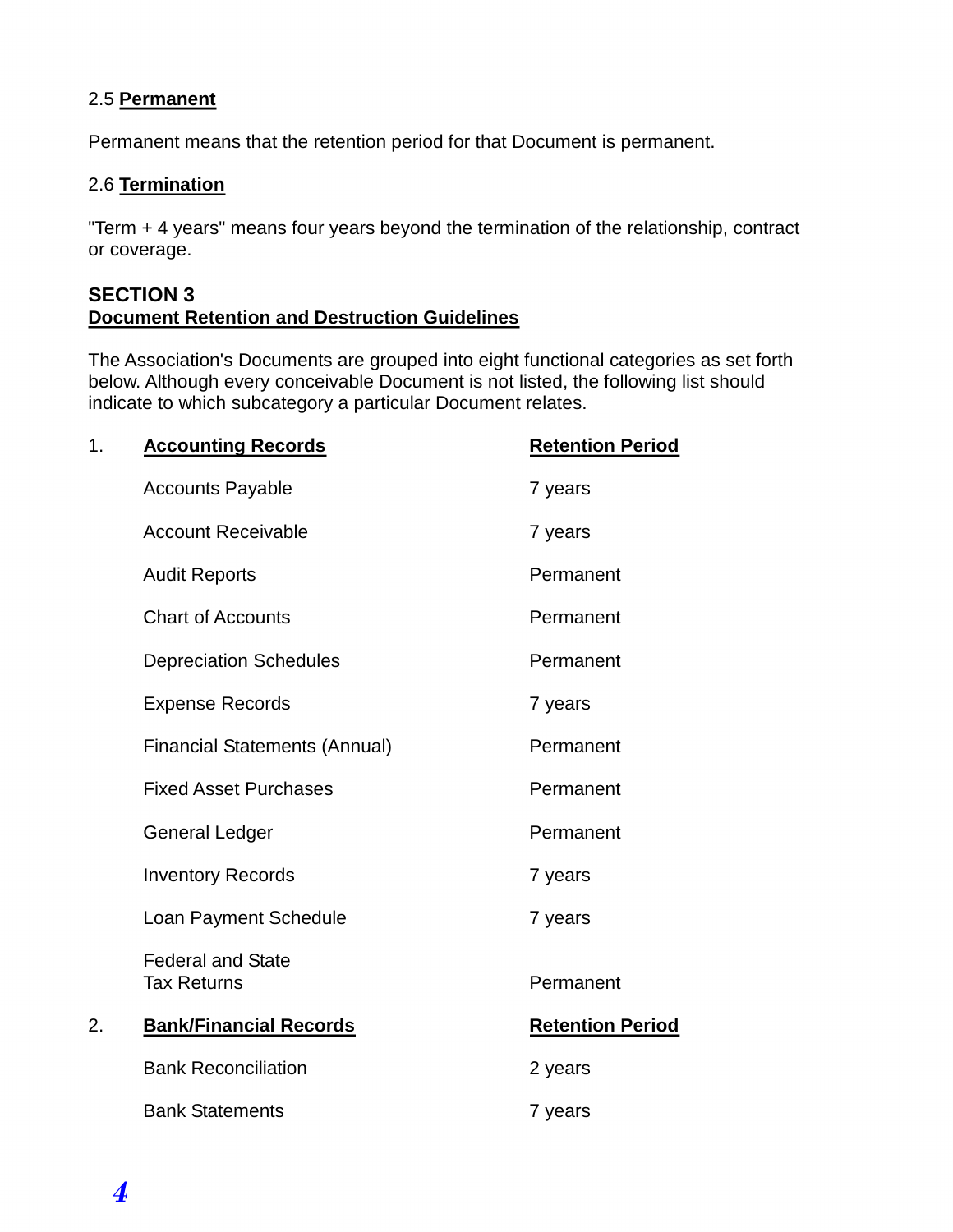| <b>Deposit Tickets</b>                                                                                                                             | 6 years                                                 |
|----------------------------------------------------------------------------------------------------------------------------------------------------|---------------------------------------------------------|
| <b>Cancelled Checks</b>                                                                                                                            | 7 years                                                 |
| Cash Receipts and Cash<br><b>Disbursement Journals</b>                                                                                             | 7 years                                                 |
| <b>Owner Ledgers</b>                                                                                                                               | While owner owns a home in<br>the community $+ 7$ years |
| <b>Electronic Payment Records</b>                                                                                                                  | 7 years                                                 |
| <b>Audit Reports</b>                                                                                                                               | Permanent                                               |
| <b>Personal Property Tax Returns</b>                                                                                                               | Permanent                                               |
| <b>Budgets</b>                                                                                                                                     | Permanent                                               |
| <b>Reserve Study</b>                                                                                                                               | Retain current plan at all times                        |
| 3. Corporate Records                                                                                                                               | <b>Retention Period</b>                                 |
| <b>Board Minutes</b>                                                                                                                               | Permanent                                               |
| <b>Committee Minutes</b>                                                                                                                           | Permanent                                               |
| <b>Member Meeting Minutes</b>                                                                                                                      | Permanent                                               |
| Bylaws, Articles and CC& R's                                                                                                                       | Permanent                                               |
| <b>Rules and Regulations</b>                                                                                                                       | Permanent                                               |
| <b>Policies and Guidelines</b>                                                                                                                     | Permanent                                               |
| Record of actions of the Board of Directors or<br>Members without a Meeting<br>(for example, records of decisions made<br>by the Board via e-mail) | Permanent                                               |
| E-mail communications among<br>Board members directly related to<br>and resulting in a decision made<br>by the Board outside of a meeting.         | 1 year                                                  |
| General e-mail discussions among<br>the Board which do not result in<br>any decision being made outside of a meeting 6 months                      |                                                         |
| Record of Waivers of Notices of                                                                                                                    |                                                         |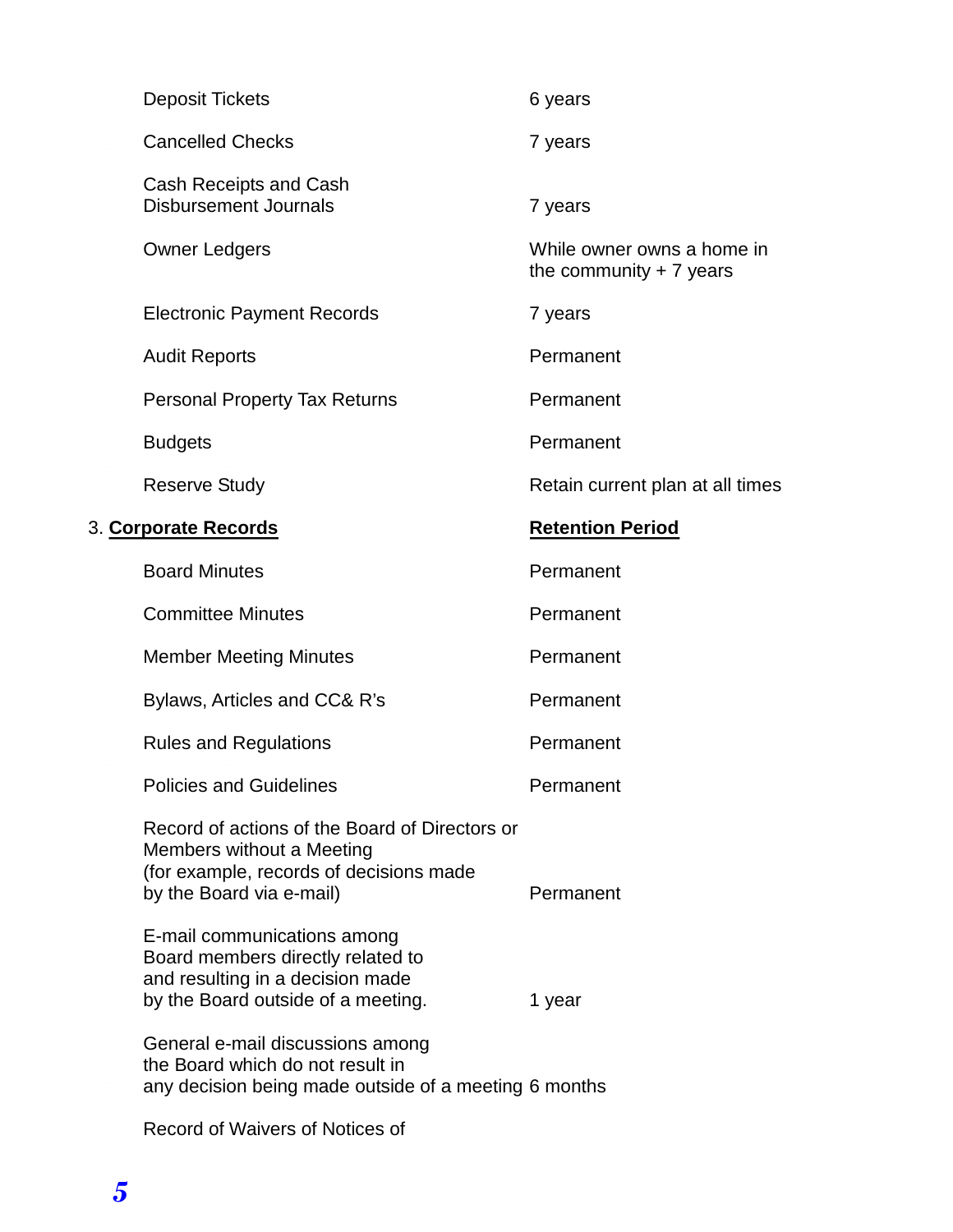| Meetings of Members, Board of<br><b>Directors or Committees</b>       | Permanent                                                               |
|-----------------------------------------------------------------------|-------------------------------------------------------------------------|
| <b>Board Resolutions</b>                                              | Permanent                                                               |
| <b>Business Licenses</b>                                              | Permanent                                                               |
| Contracts                                                             | Term +7 years or warranty period<br>if longer                           |
| Correspondence from Legal<br>Counsel                                  | Permanent                                                               |
| <b>Insurance Policies</b>                                             | Term $+$ 4 years                                                        |
| Leases/Mortgages                                                      | Permanent                                                               |
| Patents/Trademarks                                                    | Permanent                                                               |
| Bids, Proposals                                                       | Permanent                                                               |
| <b>Homeowner Records</b>                                              | Permanent                                                               |
| <b>Vendor Invoices</b>                                                | 7 years                                                                 |
| Written Correspondence between<br><b>Association and Vendors</b>      | 7 years                                                                 |
| Photographs                                                           | 7 years                                                                 |
| Periodic Reports Filed with the<br>Secretary of State                 | 1 year                                                                  |
| Videotapes and Audiotapes of<br><b>Board Meetings</b>                 | Until minutes approved                                                  |
| Proxies and Ballots (generally)<br>(unless otherwise provided herein) | One year after the election,<br>action, or vote to which they<br>relate |
| <b>Proxies and Ballots for Document</b><br>Amendments                 | Permanent                                                               |
| Deeds, Easements and Other<br><b>Real Property Records</b>            | Permanent                                                               |
| 4. Employee Records, if any                                           | <b>Retention Period</b>                                                 |
| <b>Benefits Plans</b>                                                 | Permanent                                                               |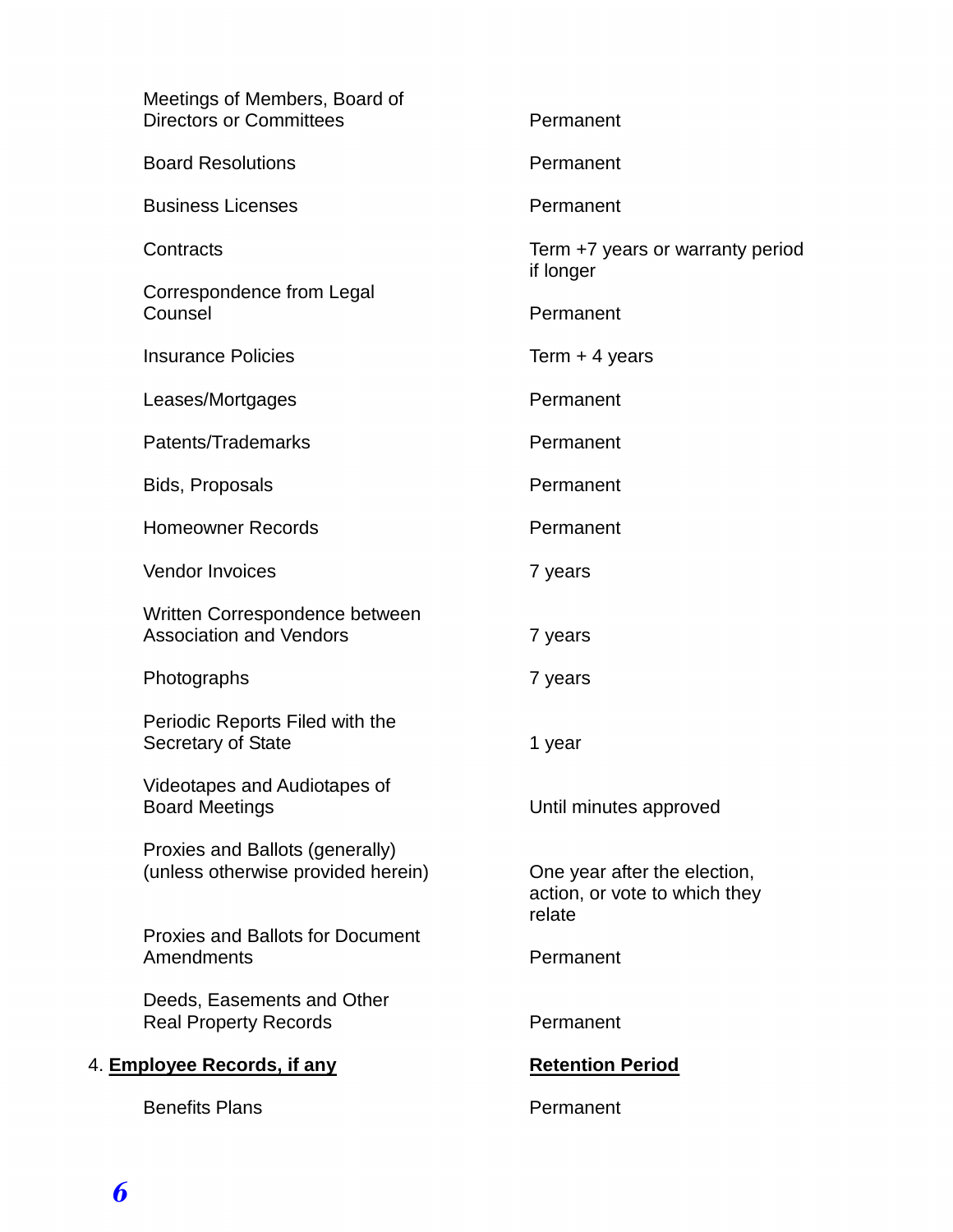|                            | <b>Personnel Files</b>                                                                                                                             | 7 years                      |
|----------------------------|----------------------------------------------------------------------------------------------------------------------------------------------------|------------------------------|
|                            | <b>Employment Applications</b>                                                                                                                     | 3 years                      |
|                            | <b>Employment Taxes</b>                                                                                                                            | 7 years                      |
|                            | <b>Payroll Records</b>                                                                                                                             | 7 years                      |
|                            | <b>Pension/Profit Sharing Plans</b>                                                                                                                | Permanent                    |
|                            | 5. <u>Real Estate Records</u>                                                                                                                      | <b>Retention Period</b>      |
|                            | <b>Construction Records</b>                                                                                                                        | Permanent                    |
|                            | Warranties                                                                                                                                         | Permanent                    |
|                            | Leasehold Improvements                                                                                                                             | Permanent                    |
|                            | <b>Lease Payment Records</b>                                                                                                                       | Term+ 4 years                |
|                            | <b>Real Estate Purchases</b>                                                                                                                       | Permanent                    |
|                            | 6. Owner Communications                                                                                                                            | <b>Retention Period</b>      |
|                            | <b>Written Communications to all</b><br>Owners generally (including<br>meeting or other notices sent<br>via e-mail, facsimile and regular<br>mail) | 6 years                      |
| 7. Individual Member Files |                                                                                                                                                    | <b>Retention Period</b>      |
|                            | Correspondence to Members<br>individually (not including enforcement<br>letters)                                                                   | As long as Membe<br>+4 years |
|                            | <b>Enforcement Letters (including</b><br>covenant violation letters and rule<br>violation letters and delinquency<br>letters)                      | As long as Membe<br>+4 years |

Owner Complaints (written) As long as Member owns

Architectural requests and any responses from the Association regarding Requests **Permanent** 

Any Correspondence between

ember owns

ember owns

+4 years